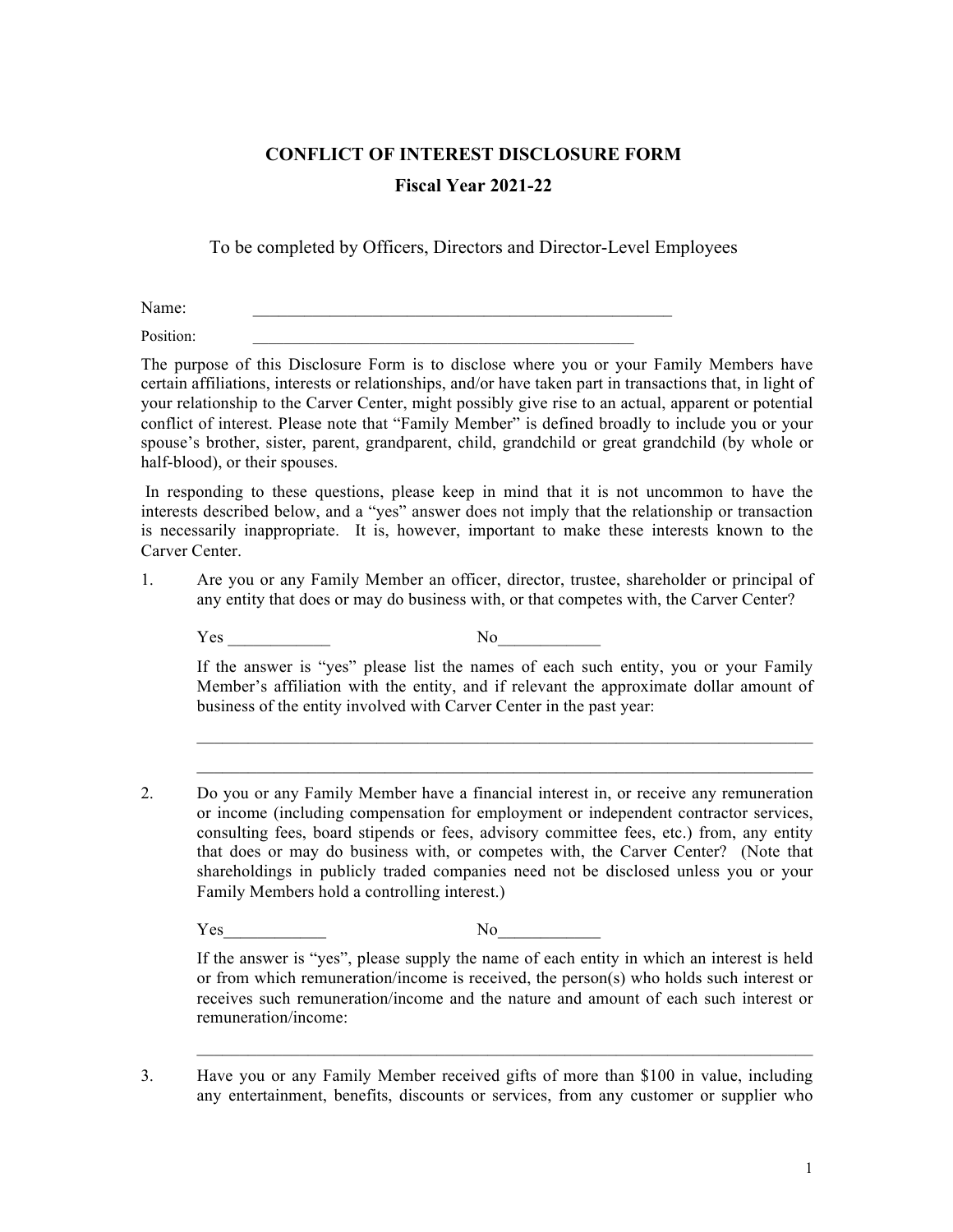does or may do business with the Carver Center, or from any other entity with which Carver Center has a significant business relationship?

|                                   | If the answer is "yes", list each such item as follows:                                                                                                                                                                                                                                                                                                                                                                                                                                                                 |             |
|-----------------------------------|-------------------------------------------------------------------------------------------------------------------------------------------------------------------------------------------------------------------------------------------------------------------------------------------------------------------------------------------------------------------------------------------------------------------------------------------------------------------------------------------------------------------------|-------------|
| Name of Source<br>Value           | Item                                                                                                                                                                                                                                                                                                                                                                                                                                                                                                                    | Approximate |
|                                   |                                                                                                                                                                                                                                                                                                                                                                                                                                                                                                                         |             |
|                                   | Have you or any Family Member received any loans, advances or other borrowing from,<br>or have any indebtedness to, any customer or supplier who does or may do business with<br>the Carver Center, or from any other entity with which Carver Center has a significant<br>business relationship? (You may exclude credit cards, charge cards, and personal or<br>mortgage loans at market rates at financial institutions such as banks, finance companies,<br>insurance companies and savings and loan associations.) |             |
|                                   | No                                                                                                                                                                                                                                                                                                                                                                                                                                                                                                                      |             |
|                                   | If the answer is "yes", list each such item as follows:                                                                                                                                                                                                                                                                                                                                                                                                                                                                 |             |
| Name of Source<br>Value           | Item                                                                                                                                                                                                                                                                                                                                                                                                                                                                                                                    | Approximate |
| services of the Carver Center?    | Do you or any Family Member compete directly or indirectly with the Carver Center in<br>the purchase or sale of property rights, interests or services, or provide directive,<br>managerial, consultative or other services to or on behalf of any other entity, whether or<br>not for compensation, that does or may do business with or that competes with, the                                                                                                                                                       |             |
| Yes<br>If "yes", please describe: |                                                                                                                                                                                                                                                                                                                                                                                                                                                                                                                         |             |

7. In the space below, please disclose any other interest, activities, investments or involvement that you think might be relevant for full disclosure of all actual, apparent or possible conflicts of interest. If none, indicate "none." (Use additional pages as necessary.)